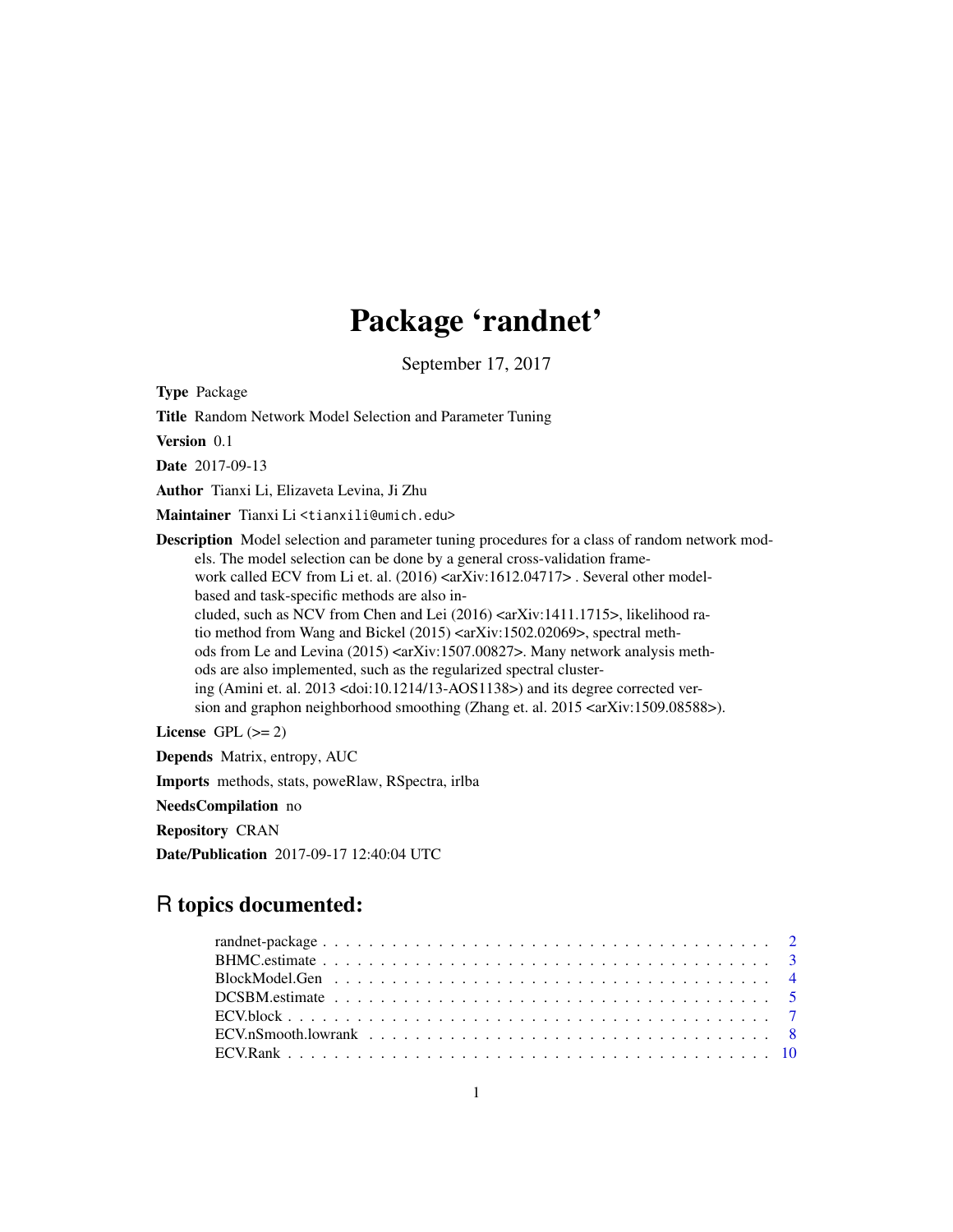# <span id="page-1-0"></span>2 randnet-package

| randnet-package | Statistical modeling of random networks with model selection and pa- |
|-----------------|----------------------------------------------------------------------|
|                 | rameter tuning                                                       |

# Description

The package provides model fitting and estimation functions for some popular random network models. More importantly, it implements a general cross-validation framework for model selection and parameter tuning called ECV. Several other model selection methods are also included.

# Details

| Package: | randnet    |
|----------|------------|
| Type:    | Package    |
| Version: | 0.1        |
| Date:    | 2017-09-13 |
| License: | $GPL (=2)$ |

#### Author(s)

Tianxi Li, Elizaveta Levina, Ji Zhu

Maintainer: Tianxi Li <tianxili@umich.edu>

#### References

T. Li, E. Levina, and J. Zhu. Network cross-validation by edge sampling. arXiv preprint arXiv:1612.04717, 2016.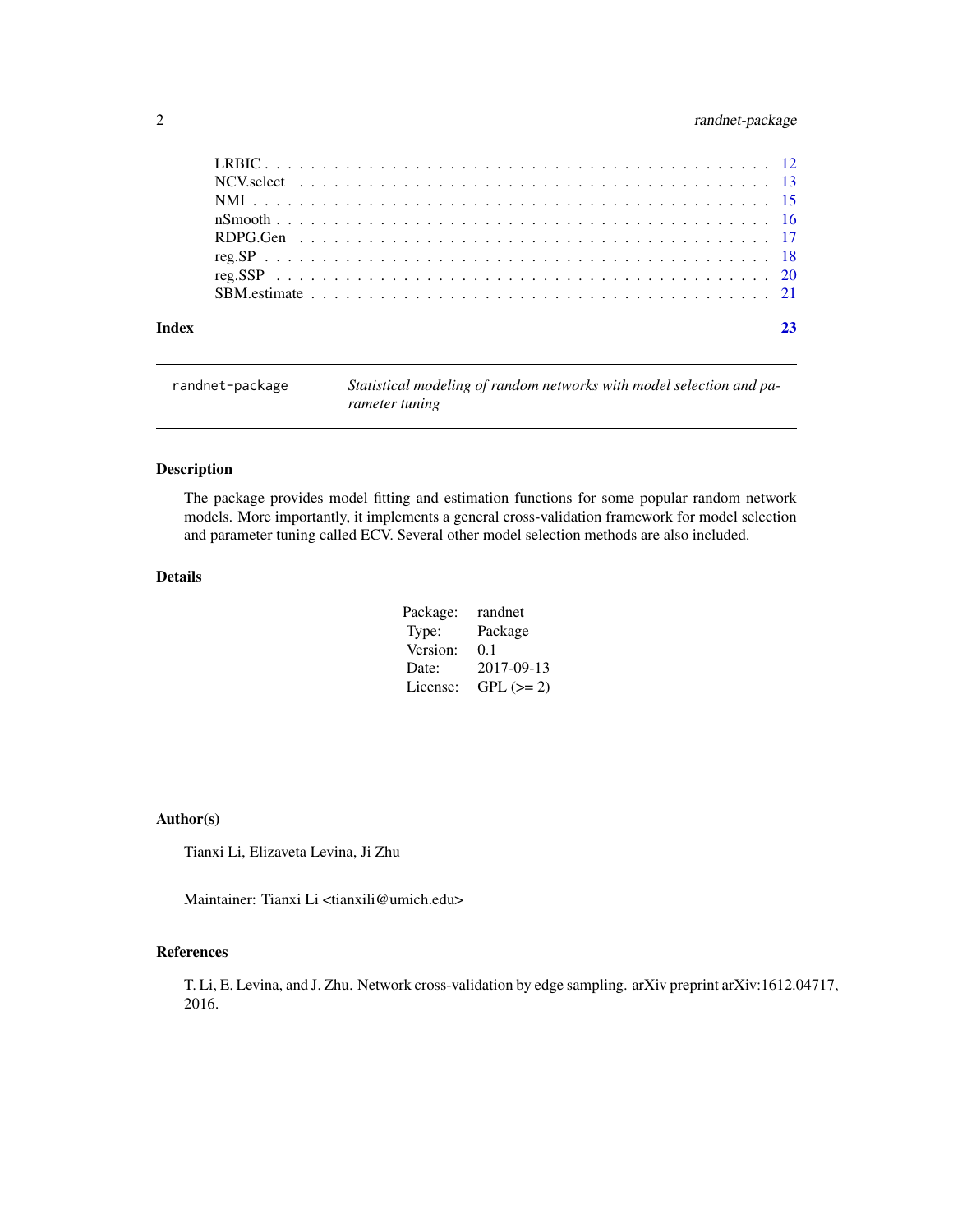<span id="page-2-1"></span><span id="page-2-0"></span>BHMC.estimate *Estimates the number of communities under block models by the spectral methods*

# Description

Estimates the number of communities under block models by using the spectral properties of network Beth-Hessian matrix with moment correction.

#### Usage

BHMC.estimate(A, K.max = 15)

#### Arguments

|       | adjacency matrix of the network                     |
|-------|-----------------------------------------------------|
| K.max | the maximum possible number of communities to check |

#### Details

Note that the method cannot distinguish SBM and DCSBM. But it works under either model.

# Value

A list of result

| К      | <b>Estimated K</b>                     |
|--------|----------------------------------------|
| values | eigenvalues of the Beth-Hessian matrix |

# Author(s)

Tianxi Li, Elizaveta Levina, Ji Zhu Maintainer: Tianxi Li <tianxili@umich.edu>

# References

C. M. Le and E. Levina. Estimating the number of communities in networks by spectral methods. arXiv preprint arXiv:1507.00827, 2015.

# See Also

LRBIC,ECV.Block, NCV.select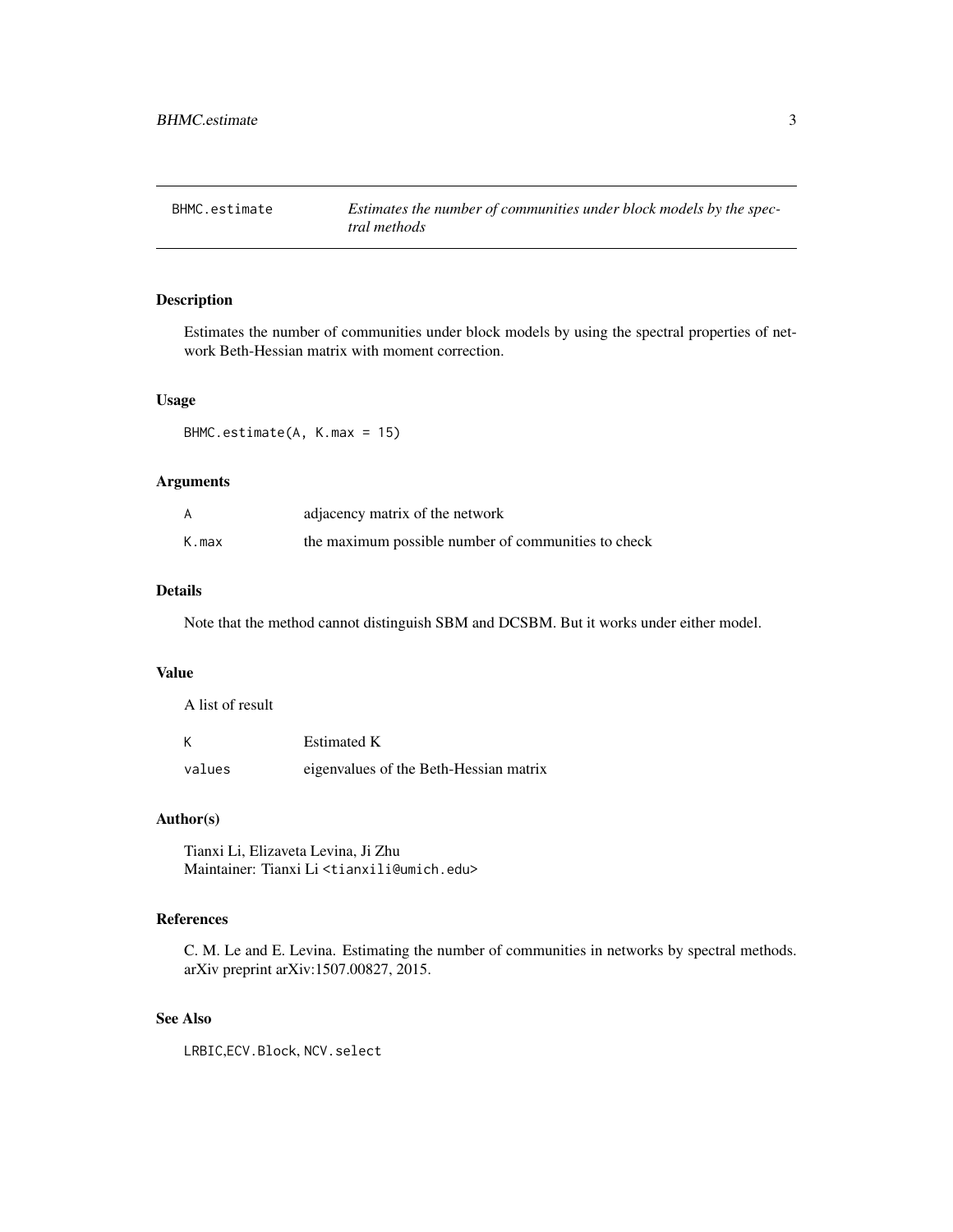# <span id="page-3-0"></span>Examples

dt <- BlockModel.Gen(30,300,K=3,beta=0.2,rho=0.9,simple=FALSE,power=TRUE)

```
A \leftarrow dt \$Abhmc <- BHMC.estimate(A,15)
bhmc
```
BlockModel.Gen *Generates networks from degree corrected stochastic block model*

## Description

Generates networks from degree corrected stochastic block model, with various options for node degree distribution

# Usage

```
BlockModel.Gen(lambda, n, beta = 0, K = 3, w = rep(1, K),
Pi = rep(1, K)/K, rho = 0, simple = TRUE, power = TRUE,
alpha = 5, degree.seed = NULL)
```
# Arguments

| lambda | average node degree                                                                                                                                                                                                                                                                                                                                                 |
|--------|---------------------------------------------------------------------------------------------------------------------------------------------------------------------------------------------------------------------------------------------------------------------------------------------------------------------------------------------------------------------|
| n      | size of network                                                                                                                                                                                                                                                                                                                                                     |
| beta   | out-in ratio: the ratio of between-block edges over within-block edges                                                                                                                                                                                                                                                                                              |
| K      | number of communities                                                                                                                                                                                                                                                                                                                                               |
| W      | not effective                                                                                                                                                                                                                                                                                                                                                       |
| Pi     | a vector of community proportion                                                                                                                                                                                                                                                                                                                                    |
| rho    | proportion of small degrees within each community if the degrees are from two<br>point mass disbribution. rho >0 gives degree corrected block model. If rho > 0<br>and simple=TRUE, then generate the degrees from two point mass distribution,<br>with rho porition of 0.2 values and 1-rho proportion of 1 for degree parameters.<br>If rho=0, generate from SBM. |
| simple | Indicator of wether two point mass degrees are used, if $rho > 0$ . If $rho = 0$ , this is<br>not effective                                                                                                                                                                                                                                                         |
| power  | Whether or not use powerlaw distribution for degrees. If FALSE, generate from<br>theta from $U(0.2,1)$ ; if TRUE, generate theta from powerlaw. Only effective if<br>rho >0, simple=FALSE.                                                                                                                                                                          |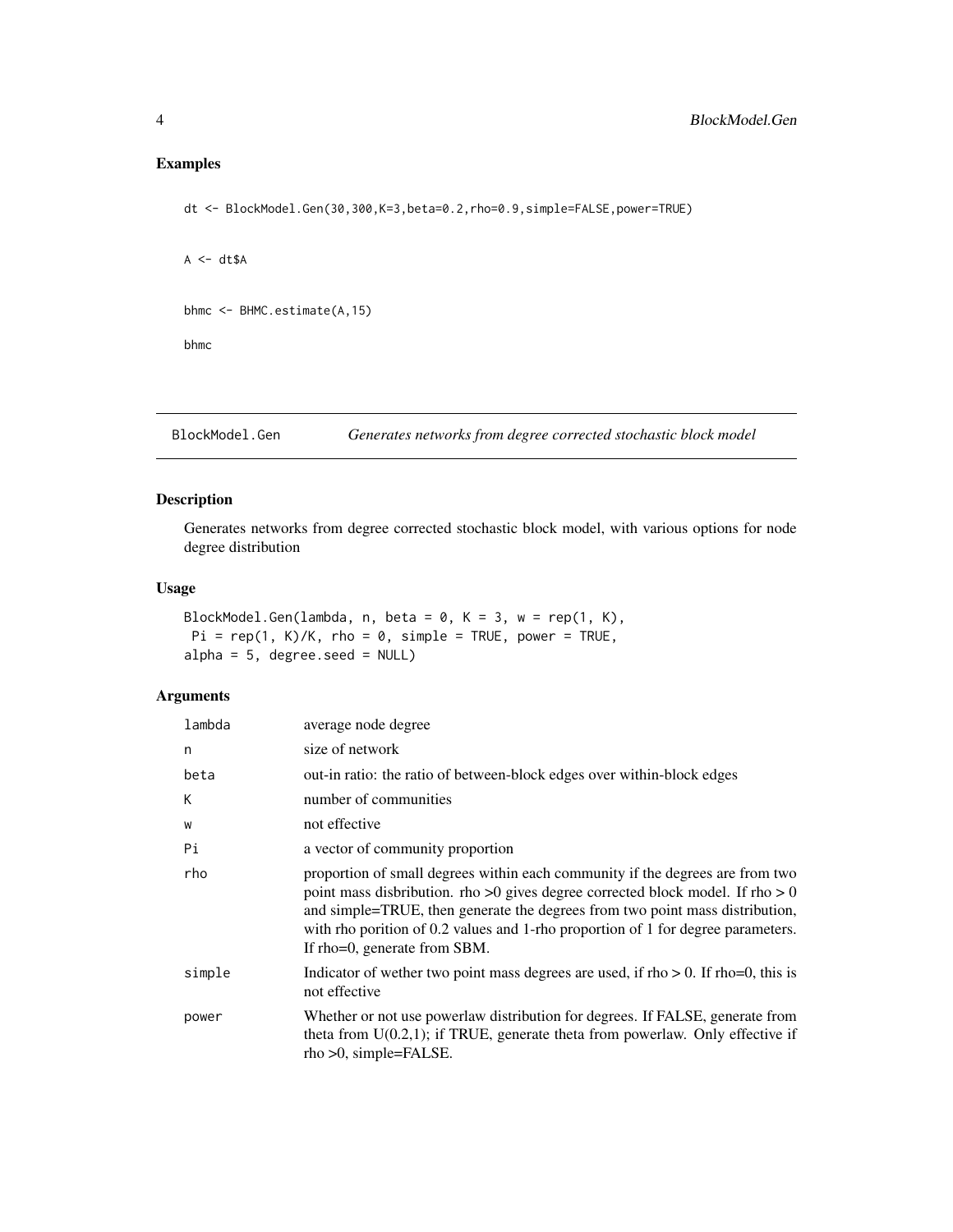# <span id="page-4-0"></span>DCSBM.estimate 5

| alpha       | Shape parameter for powerlaw distribution.                                                                                                                                                                                       |
|-------------|----------------------------------------------------------------------------------------------------------------------------------------------------------------------------------------------------------------------------------|
| degree.seed | Can be a vector of a prespecified values for theta. Then the function will do<br>sampling with replacement from the vector to generate theta. It can be used to<br>control noise level between different configuration settings. |

# Value

| A list of |                                        |
|-----------|----------------------------------------|
|           | the generated network adjacency matrix |
| g         | community membership                   |
|           | probability matrix of the network      |
| theta     | node degree parameter                  |

# Author(s)

Tianxi Li, Elizaveta Levina, Ji Zhu Maintainer: Tianxi Li <tianxili@umich.edu>

# References

B. Karrer and M. E. Newman. Stochastic blockmodels and community structure in networks. Physical Review E, 83(1):016107, 2011.

A. A. Amini, A. Chen, P. J. Bickel, and E. Levina. Pseudo-likelihood methods for community detection in large sparse networks. The Annals of Statistics, 41(4):2097-2122, 2013.

T. Li, E. Levina, and J. Zhu. Network cross-validation by edge sampling. arXiv preprint arXiv:1612.04717, 2016.

#### Examples

dt <- BlockModel.Gen(30,300,K=3,beta=0.2,rho=0.9,simple=FALSE,power=TRUE)

<span id="page-4-1"></span>DCSBM.estimate *Estimates DCSBM model*

# Description

Estimates DCSBM model by given community labels

#### Usage

DCSBM.estimate(A, g)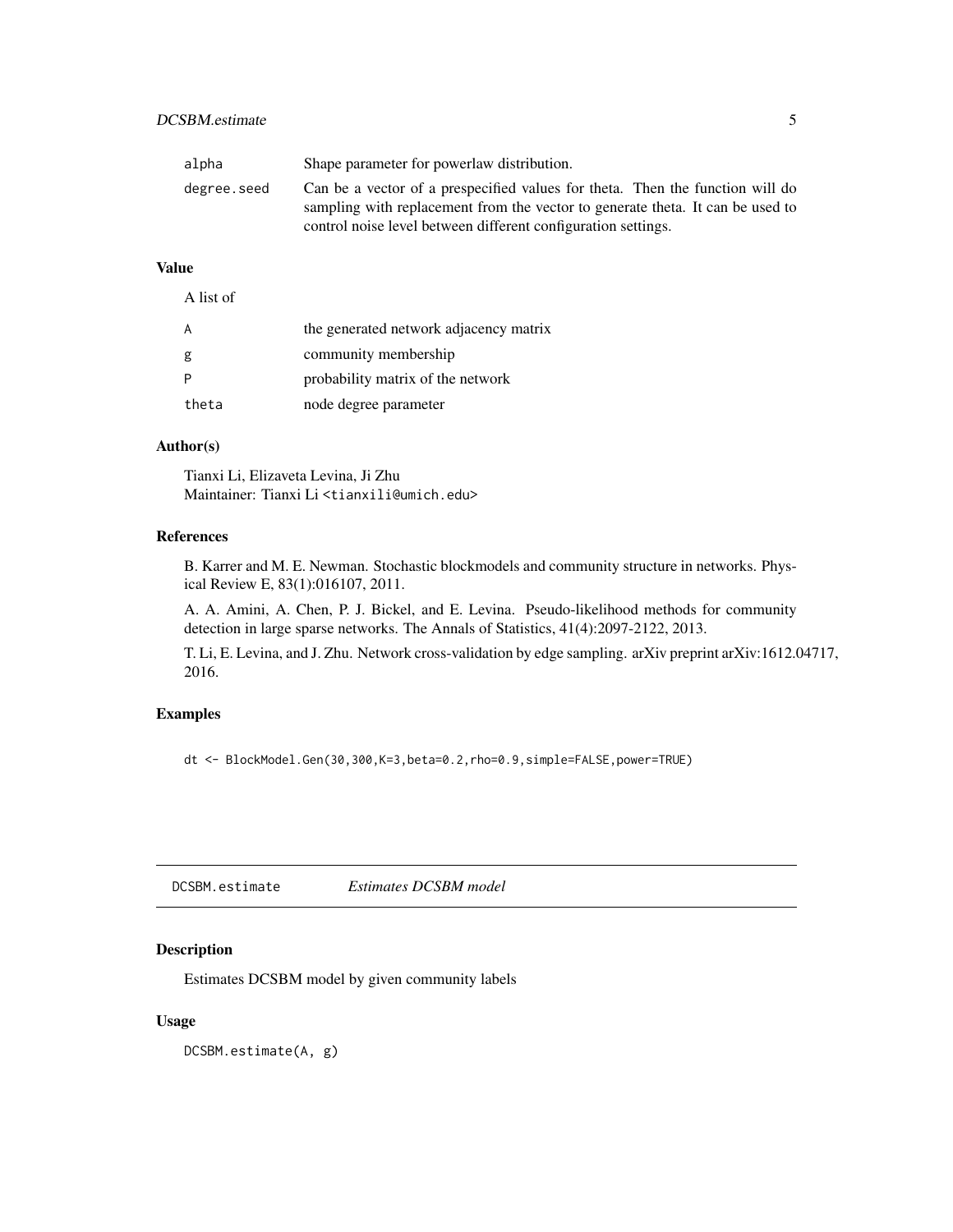#### Arguments

|   | adjacency matrix                         |
|---|------------------------------------------|
| g | vector of community labels for the nodes |

# Details

Estimation is based on maximum likelhood.

#### Value

A list object of

| Phat | estimated probability matrix                                             |
|------|--------------------------------------------------------------------------|
| B.   | the B matrix with block connection probability, up to a scaling constant |
| Psi  | vector of of degree parameter theta, up to a scaling constant            |

# Author(s)

Tianxi Li, Elizaveta Levina, Ji Zhu Maintainer: Tianxi Li <tianxili@umich.edu>

# References

B. Karrer and M. E. Newman. Stochastic blockmodels and community structure in networks. Physical Review E, 83(1):016107, 2011.

# See Also

SBM.estimate

# Examples

dt <- BlockModel.Gen(30,300,K=3,beta=0.2,rho=0.9,simple=FALSE,power=TRUE)

 $A \leftarrow dt \$ A$ 

ssc <- reg.SSP(A,K=3,lap=TRUE)

est <- DCSBM.estimate(A,ssc\$cluster)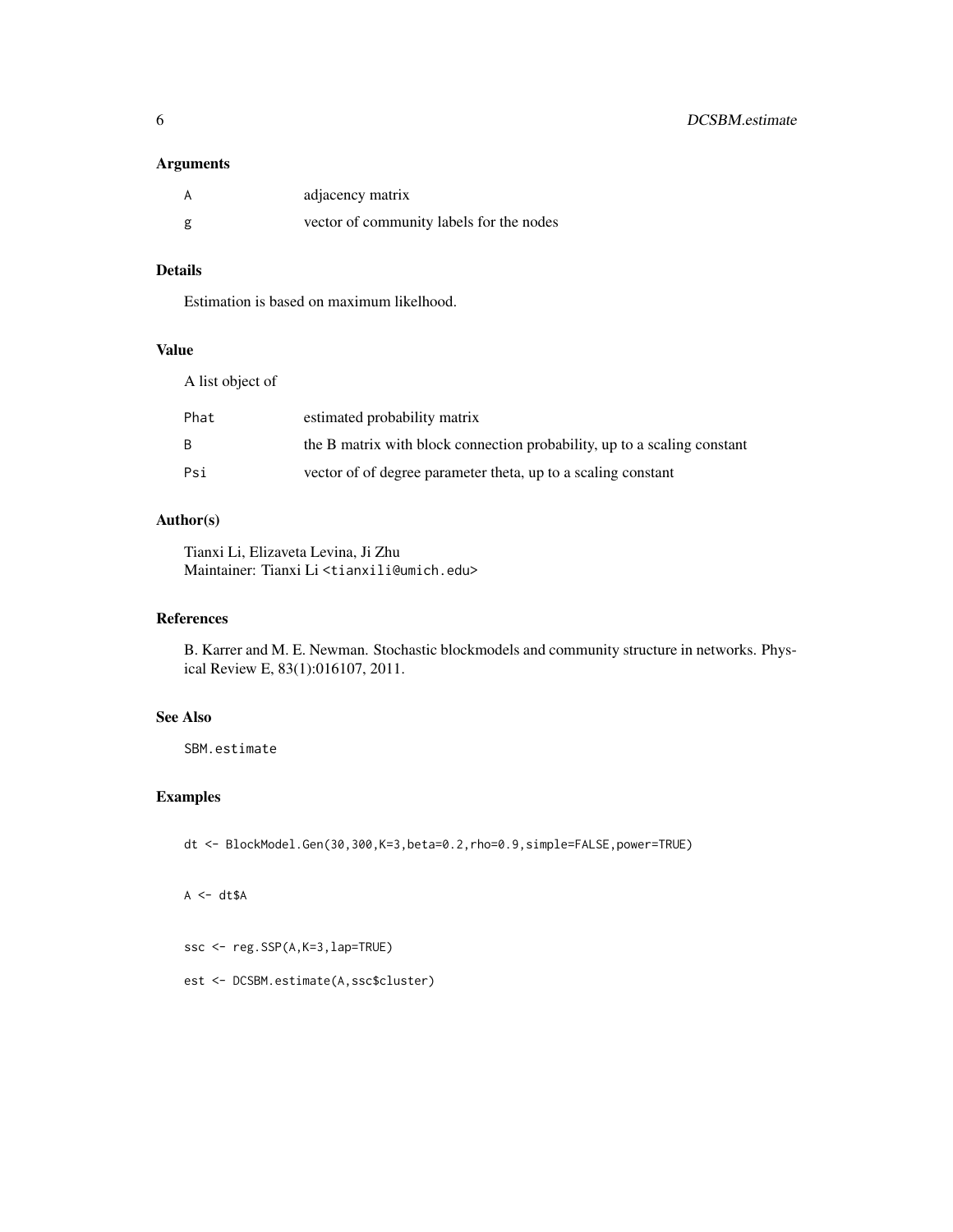<span id="page-6-1"></span><span id="page-6-0"></span>

# Description

Model selection by ECV for SBM and DCSBM. It can be used to select between the two models or given on model (either SBM or DCSBM) and select K.

#### Usage

ECV.block(A, max.K, cv = NULL,  $B = 3$ , holdout.p = 0.1, tau = 0, dc.est = 2, kappa = NULL)

#### Arguments

| $\overline{A}$ | adjacency matrix                                                                                                                                                                                             |
|----------------|--------------------------------------------------------------------------------------------------------------------------------------------------------------------------------------------------------------|
| max.K          | largest possible K for number of communities                                                                                                                                                                 |
| <b>CV</b>      | cross validation fold. The default value is NULL. We recommend to use the<br>argument B instead, doing indpendent sampling.                                                                                  |
| B              | number of replications                                                                                                                                                                                       |
| holdout.p      | testing set proportion                                                                                                                                                                                       |
| tau            | constant for numerical stability only. Not useful for current version.                                                                                                                                       |
| dc.est         | estimation method for DCSBM. By defaulty (dc.est=2), the maximum likeli-<br>hood is used. If dc.est=1, the method used by Chen and Lei (2016) is used,<br>which is less stable according to our observation. |
| kappa          | constant for numerical stability only. Not useful for current version.                                                                                                                                       |

# Details

The current version is based on a simple matrix completion procedure, as described in the paper. The performance can be improved by better matrix completion method that will be implemented in next version. Moreover, the current implementation is better in computational time but less efficient in memory. Another memory efficient implementation will be added in next version.

# Value

| impute.err | average validaiton imputation error                   |
|------------|-------------------------------------------------------|
| 12         | average validation L 2 loss under SBM                 |
| dev        | average validation binomial deviance loss under SBM   |
| auc        | average validation AUC                                |
| dc.12      | average validation L 2 loss under DCSBM               |
| $dc.$ dev  | average validation binomial deviance loss under DCSBM |
| sse        | average validation SSE                                |
| 12.model   | selected model by L_2 loss                            |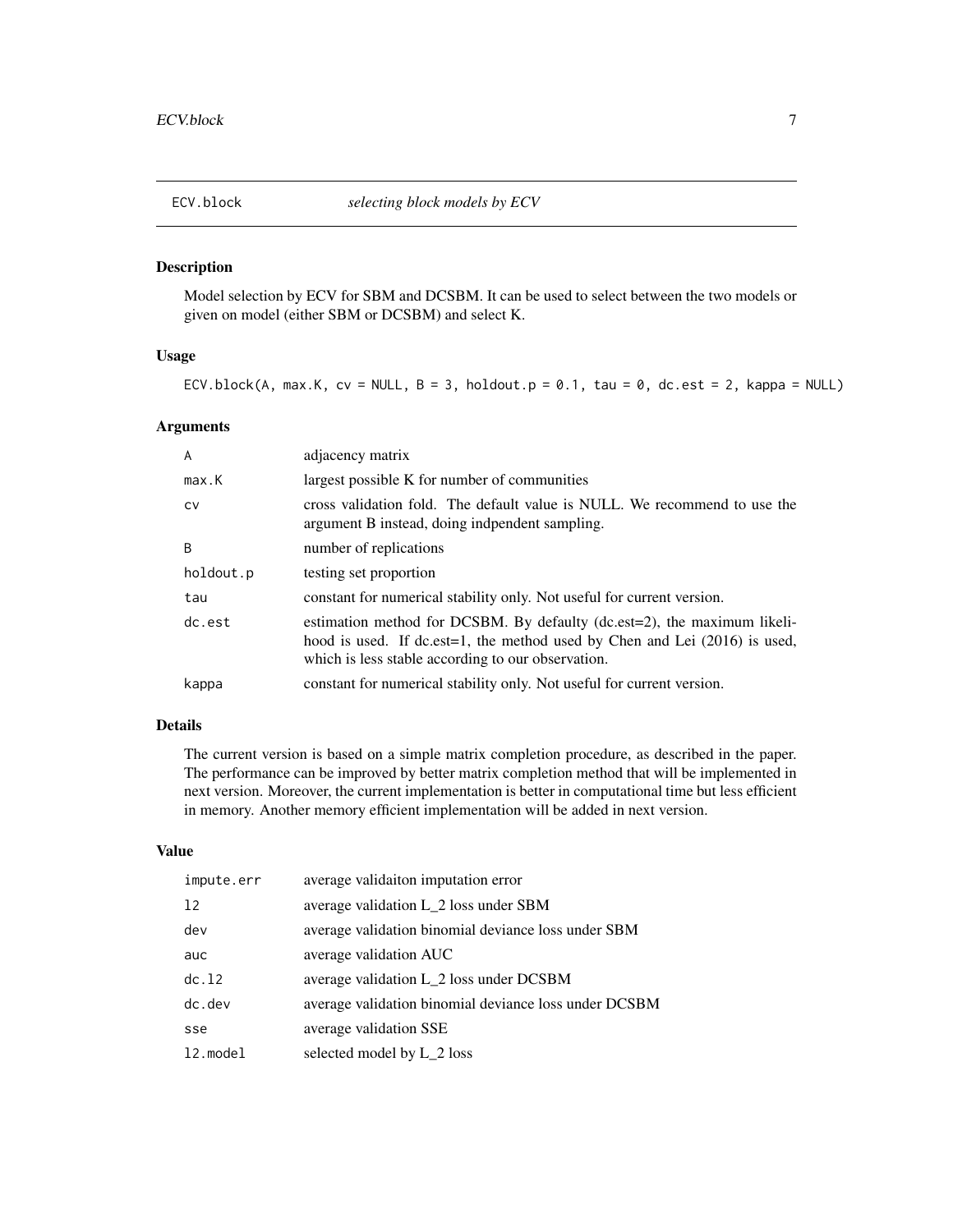<span id="page-7-0"></span>dev.model selected model by binomial deviance loss l2.mat, dc.l2.mat,... cross-validation loss matrix for B replications

#### Author(s)

Tianxi Li, Elizaveta Levina, Ji Zhu Maintainer: Tianxi Li <tianxili@umich.edu>

# References

T. Li, E. Levina, and J. Zhu. Network cross-validation by edge sampling. arXiv preprint arXiv:1612.04717, 2016.

# See Also

NCV.select

# Examples

dt <- BlockModel.Gen(30,300,K=3,beta=0.2,rho=0.9,simple=FALSE,power=TRUE)

```
A \leftarrow dt \$A\text{ecv} \leftarrow \text{ECV}.\text{block}(A, 6, B=3)ecv$l2.model
ecv$dev.model
which.min(ecv$l2)
which.min(ecv$dev)
which.min(ecv$dc.l2)
which.min(ecv$dc.dev)
which.max(ecv$auc)
which.min(ecv$sse)
```
ECV.nSmooth.lowrank *selecting tuning parameter for neighborhood smoothing estimation of graphon model*

# Description

selecting tuning parameter for neighborhood smoothing estimation of graphon model where the tuning parameter is to control estimation smoothness.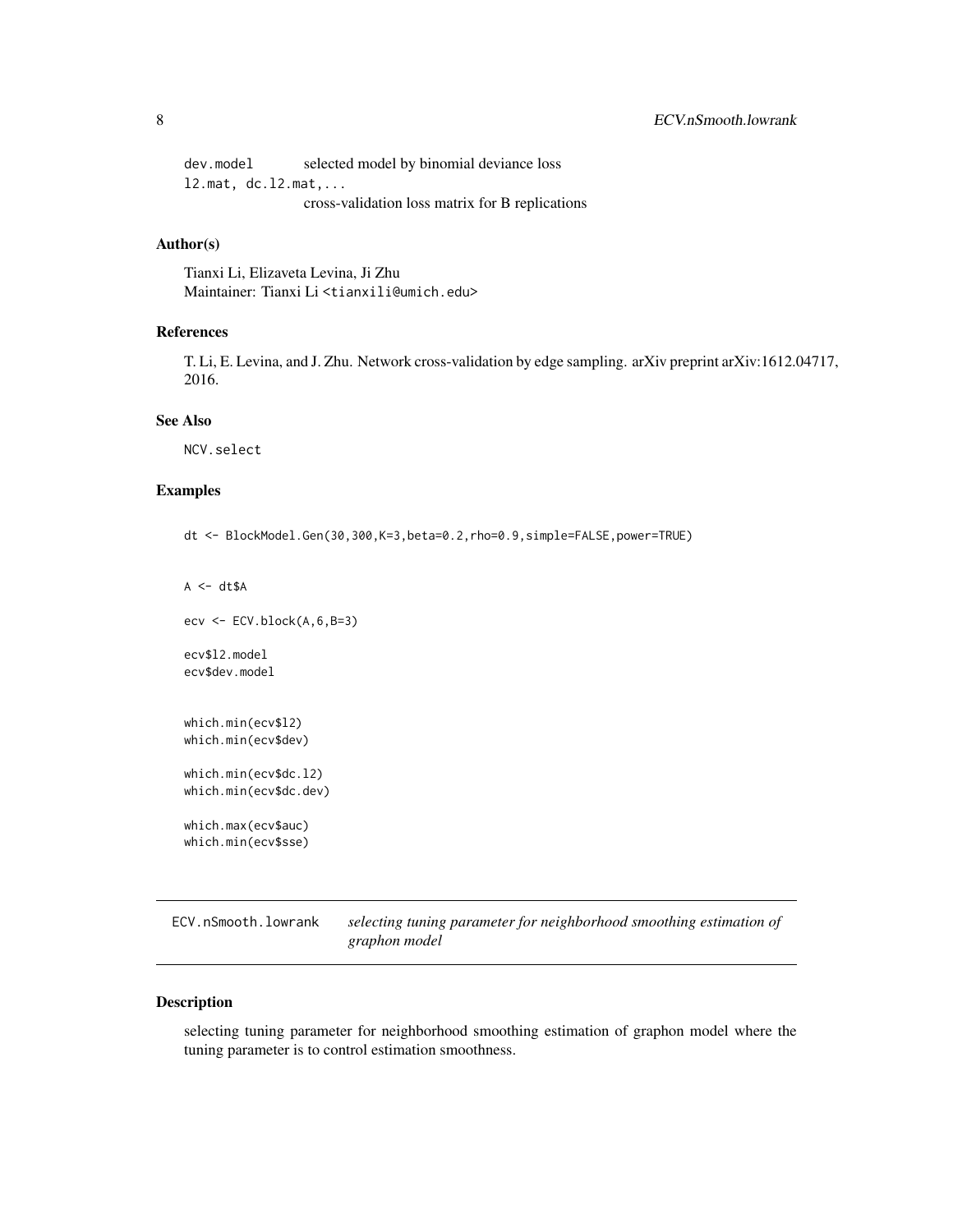# Usage

ECV.nSmooth.lowrank(A, h.seq, K, cv = NULL, B = 3, holdout.p =  $0.1$ )

#### Arguments

| $\mathsf{A}$ | adjacency matrix                                                                                  |
|--------------|---------------------------------------------------------------------------------------------------|
| h.seg        | a sequence of h values to tune. It is suggested h should be in the order of<br>$sqrt(log(n)/n)$ . |
| K            | the optimal rank for approximation. Can be obtained by rank selection of ECV.                     |
| <b>CV</b>    | cross-validation fold. Recomend to use replication number B instead.                              |
| <sub>B</sub> | independent replication number of random splitting                                                |
| holdout.p    | proportion of test sample                                                                         |

# Details

The neighborhood smoothing estimation can be slow, so the ECV may take long even for moderately large networks.

# Value

a list object with

| err       | average validation error for h.seq |
|-----------|------------------------------------|
| min.index | index of the minimum error         |

# Author(s)

Tianxi Li, Elizaveta Levina, Ji Zhu Maintainer: Tianxi Li <tianxili@umich.edu>

# References

T. Li, E. Levina, and J. Zhu. Network cross-validation by edge sampling. arXiv preprint arXiv:1612.04717, 2016.

# Examples

```
set.seed(500)
N < -300U = matrix(1:N,nrow=1) / (N+1)V = matrix(1:N,nrow=1) / (N+1)W = (t(U))^2W = W/3 * cos(1/(W + 1e-7)) + 0.15
```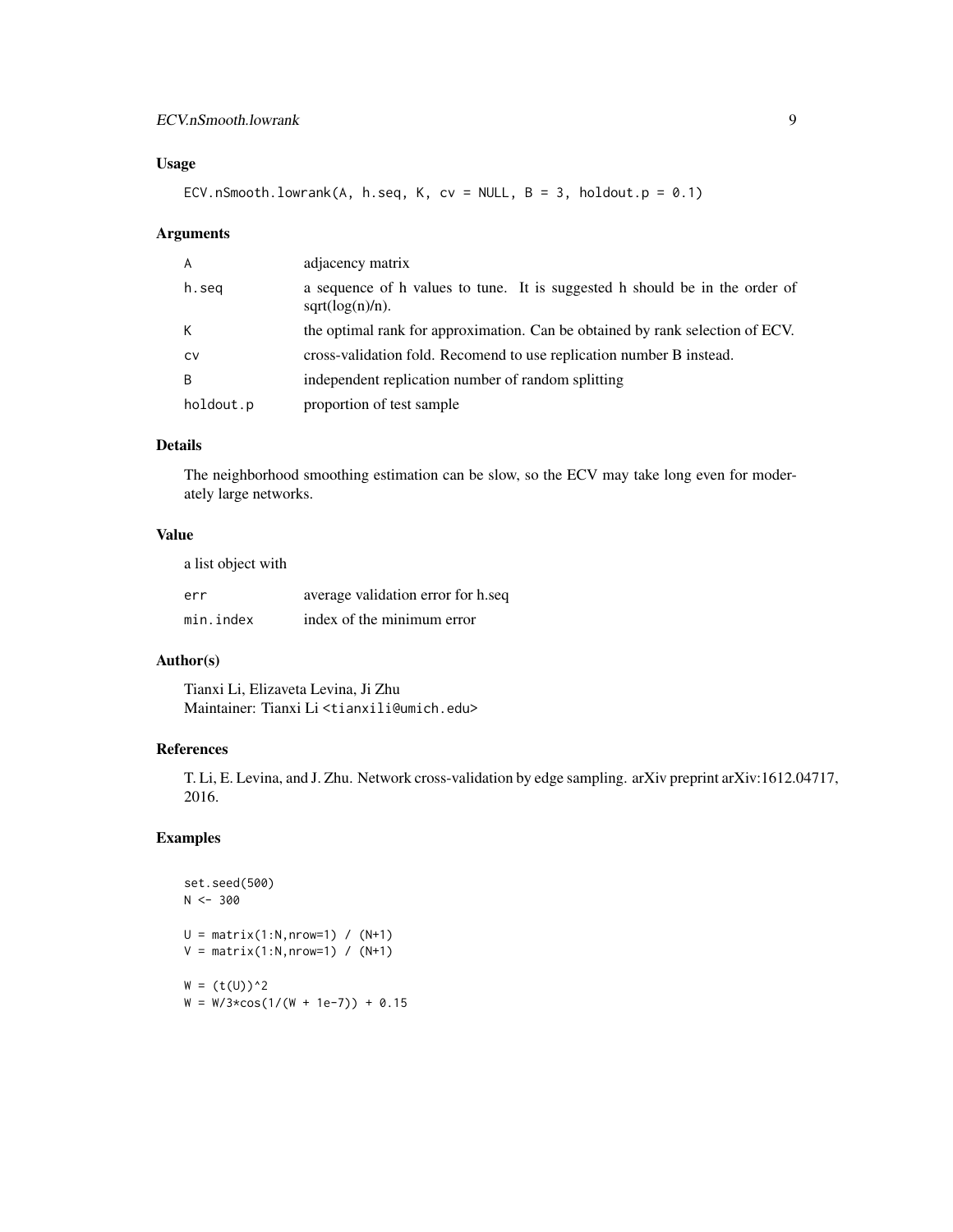```
upper.index <- which(upper.tri(W))
A \leftarrow matrix(0, N, N)rand.ind <- runif(length(upper.index))
edge.index <- upper.index[rand.ind < W[upper.index]]
A[edge.index] <- 1
A \leftarrow A + t(A)diag(A) <- 0
#ecv.rank <- ECV.Rank(A,10,B=3,weighted=FALSE,mode="undirected")
#K.hat <- ecv.rank$auc.rank ## first estimate a good rank
#h.seq <- sqrt(log(N)/N)*seq(0.5,5,by=0.5)
#ecv.nsmooth <- ECV.nSmooth.lowrank(A,h.seq,K=2,B=3) ## nSmooth can be slow
#h <- h.seq[ecv.nsmooth$min.index]
#What <- nSmooth(A,h=h)
#par(mfrow=c(1,2))
#image(t(W[N:1,]))
#image(t(What[N:1,]))
```
ECV.Rank *estimates optimal low rank model for a network*

# Description

estimates the optimal low rank model for a network

# Usage

ECV.Rank(A, max.K,  $B = 3$ , holdout.p = 0.1, weighted = TRUE, mode="directed")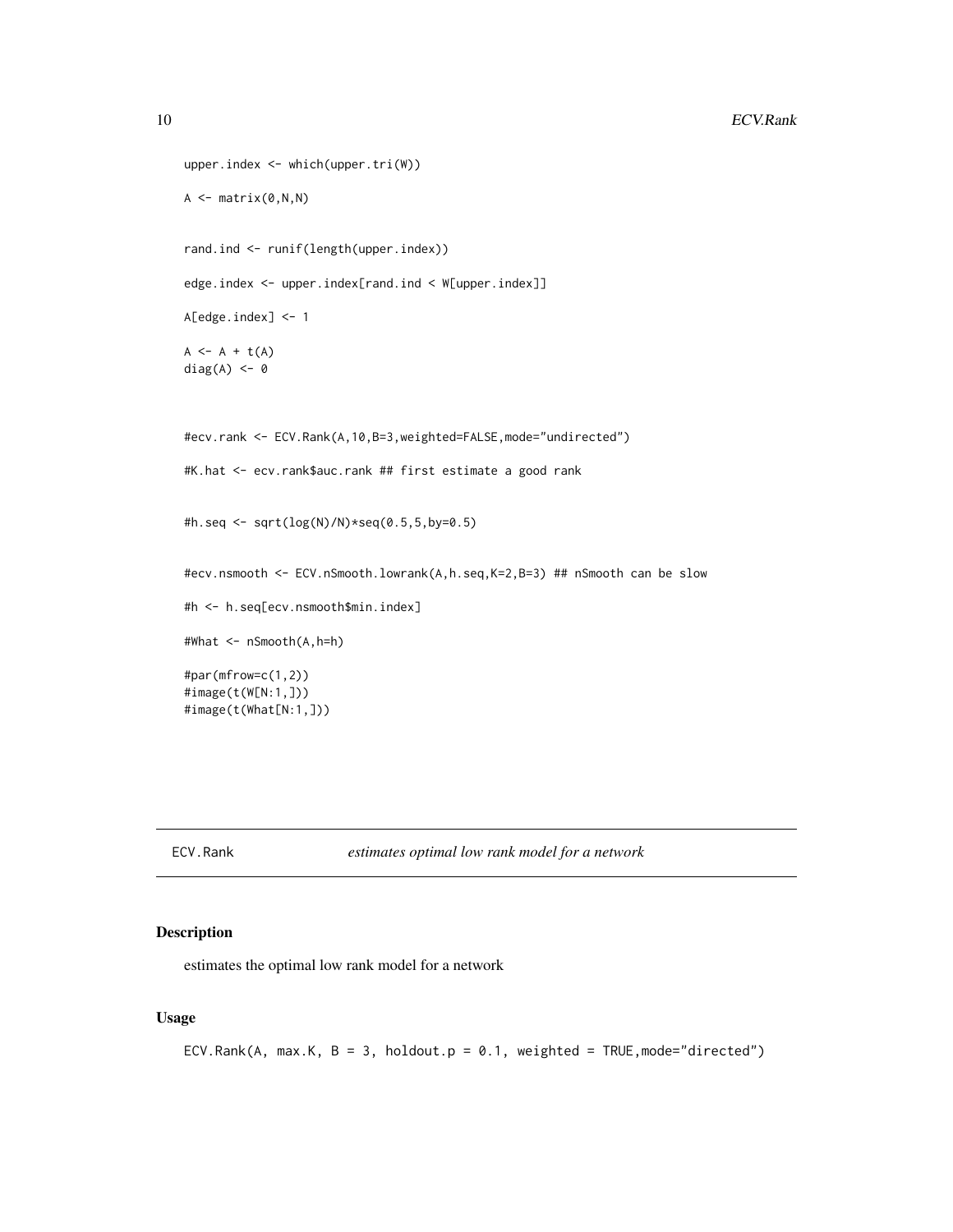#### <span id="page-10-0"></span> $ECV$ .Rank  $11$

#### Arguments

| $\overline{A}$ | adjacency matrix                                                                                                                                                               |
|----------------|--------------------------------------------------------------------------------------------------------------------------------------------------------------------------------|
| max.K          | maximum possible rank to check                                                                                                                                                 |
| B              | number of replications in ECV                                                                                                                                                  |
| holdout.p      | test set proportion                                                                                                                                                            |
| weighted       | whether the network is weighted. If TRUE, only sum of squared errors are com-<br>puted. If FALSE, then treat the network as binary and AUC will be computed<br>along with SSE. |
| mode           | Selectign the mode of "directed" or "undirected" for cross-validation.                                                                                                         |

#### Details

AUC is believed to be more accurate in many simulations for binary networks. But the computation of AUC is much slower than SSE, even slower than matrix completion steps.

Note that we do not have to assume the true model is low rank. This function simply finds a best low-rank approximation to the true model.

#### Value

A list of

| sse.rank | rank selection by SSE loss           |
|----------|--------------------------------------|
| auc.rank | rank selection by AUC loss           |
| auc      | auc sequence for each rank candidate |
| sse      | sse sequence for each rank candidate |

# Author(s)

Tianxi Li, Elizaveta Levina, Ji Zhu Maintainer: Tianxi Li <tianxili@umich.edu>

# References

T. Li, E. Levina, and J. Zhu. Network cross-validation by edge sampling. arXiv preprint arXiv:1612.04717, 2016.

# See Also

[ECV.block](#page-6-1)

# Examples

dt <- BlockModel.Gen(30,300,K=3,beta=0.2,rho=0.9,simple=FALSE,power=TRUE)

 $A \leq -dt \$ A$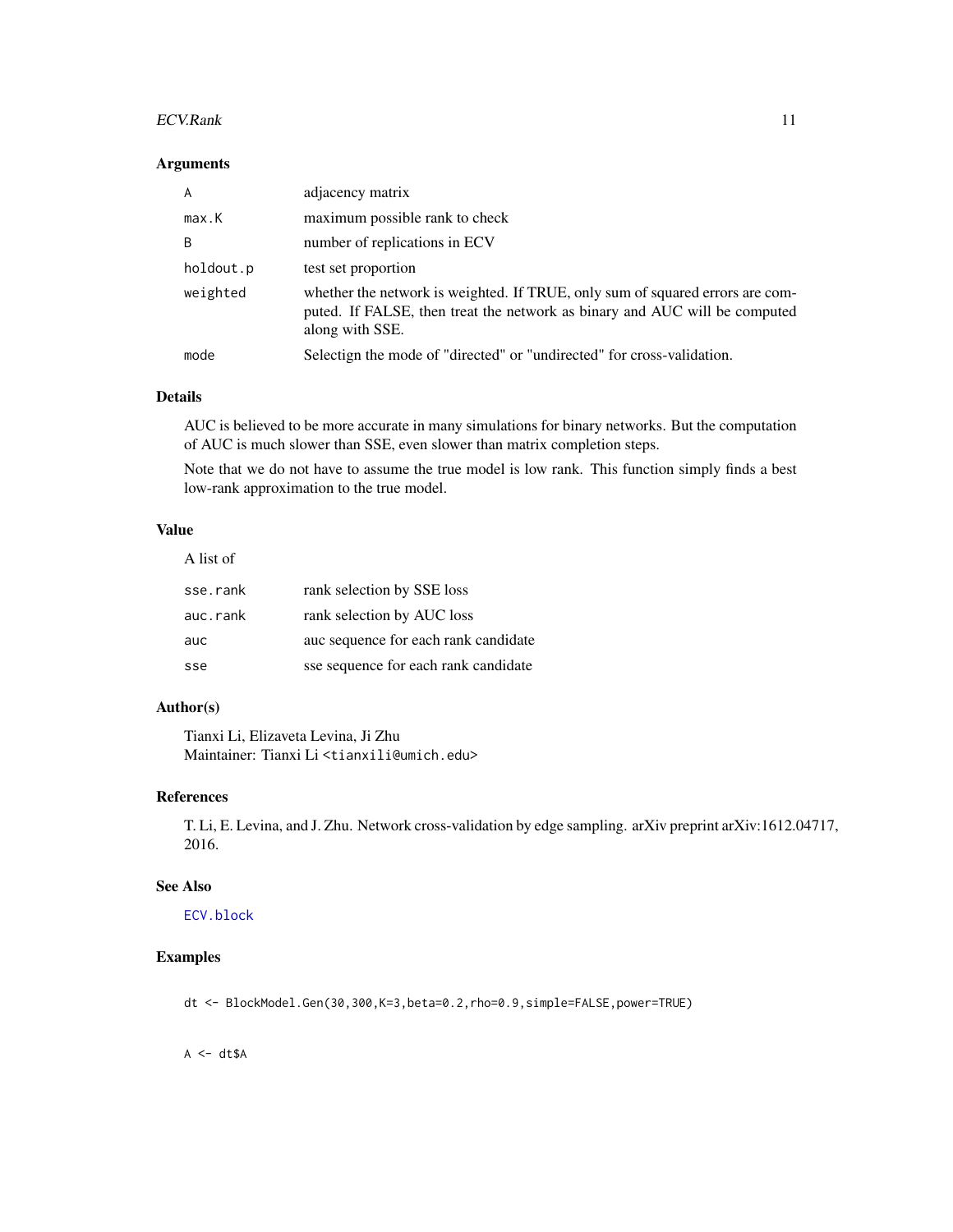<span id="page-11-0"></span>ecv.rank <- ECV.Rank(A,6,weighted=FALSE,mode="undirected")

ecv.rank

LRBIC *selecting number of communities by asymptotic likelihood ratio*

# Description

selecting number of communities by asymptotic likelihood ratio based the methdo of Wang and Bickel 2015

# Usage

LRBIC(A, Kmax, lambda = NULL, model = "both")

#### Arguments

| $\overline{A}$ | adjacency matrix                                                                                                                                                                                                                                              |
|----------------|---------------------------------------------------------------------------------------------------------------------------------------------------------------------------------------------------------------------------------------------------------------|
| Kmax           | the largest possible number of communities to check                                                                                                                                                                                                           |
| lambda         | a tuning parameter. By default, will use the number recommended in the paper.                                                                                                                                                                                 |
| model          | selecting K under which model. If set to be "SBM", the calculation will be done<br>under SBM. If set to be "DCSBM", the calculation will be done under DCSBM.<br>The default value is "both" so will give two selections under SBM and DCSBM<br>respectively. |

#### Details

Note that the method cannot distinguish SBM and DCSBM, though different calculation is done under the two models. So it is not valid to compare across models. The theoretical analysis of the method is done under maximum likelhood and variational EM. But as suggested in the paper, we use spectral clustering for community detection before fitting maximum likelhood.

# Value

| a list of |                                               |
|-----------|-----------------------------------------------|
| SBM.K     | estimated number of communities under SBM     |
| DCSBM.K   | estimated number of communities under DCSBM   |
| SBM.BIC   | the BIC values for the K sequence under SBM   |
| DCSBM.BIC | the BIC values for the K sequence under DCSBM |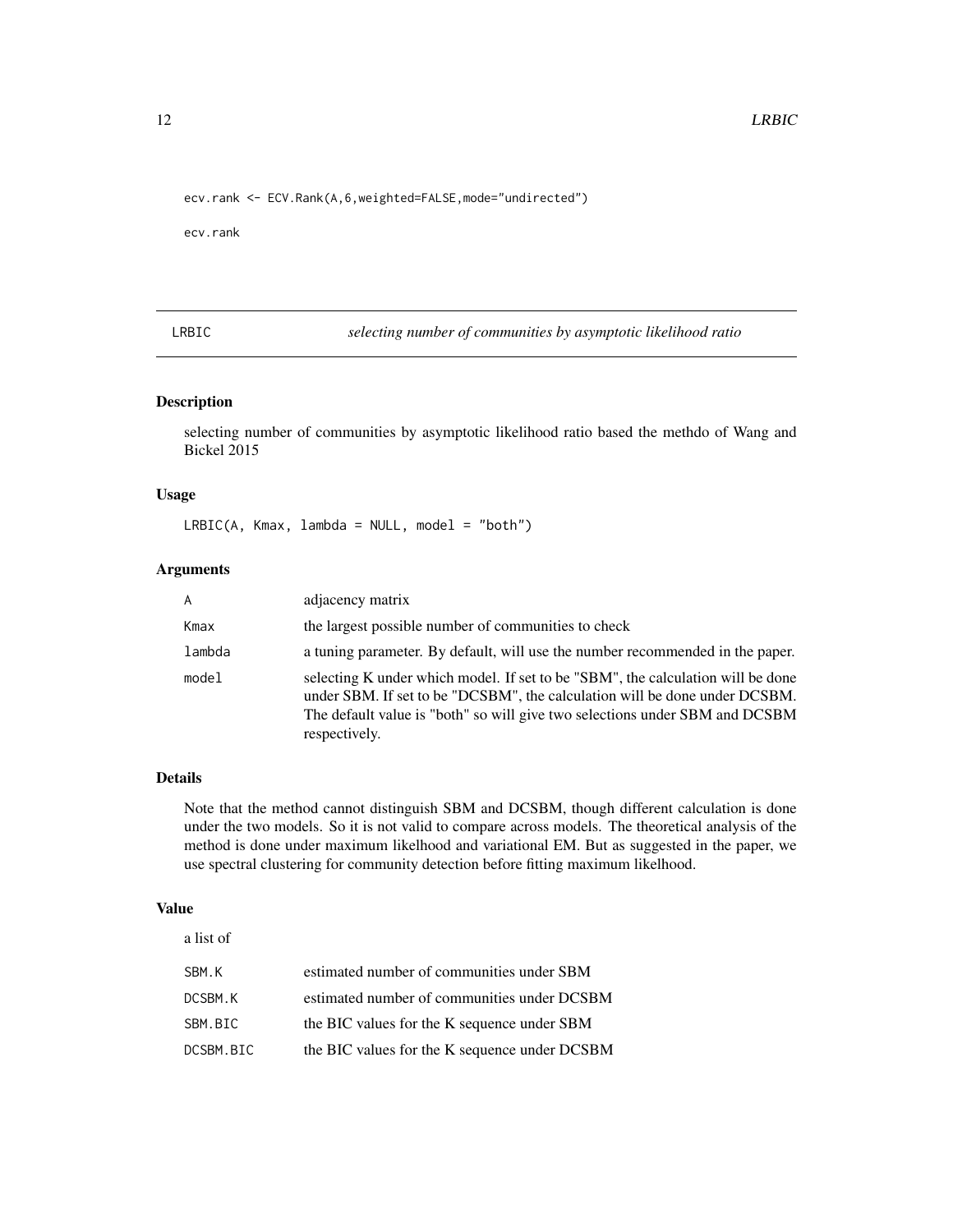#### <span id="page-12-0"></span>NCV.select 13

# Author(s)

Tianxi Li, Elizaveta Levina, Ji Zhu Maintainer: Tianxi Li <tianxili@umich.edu>

### References

Y. Wang and P. J. Bickel. Likelihood-based model selection for stochastic block models. arXiv preprint arXiv:1502.02069, 2015.

# See Also

[BHMC.estimate](#page-2-1), [ECV.block](#page-6-1), [NCV.select](#page-12-1)

# Examples

dt <- BlockModel.Gen(30,300,K=3,beta=0.2,rho=0.9,simple=FALSE,power=TRUE)

 $A \leftarrow dt \$ A$ 

### test LRBIC

lrbic <- LRBIC(A,6,model="both")

lrbic\$SBM.K

lrbic\$DCSBM.K

<span id="page-12-1"></span>NCV.select *selecting block models by NCV*

# Description

selecting block models by NCV of Chen and Lei (2016)

#### Usage

NCV.select(A, max.K, cv = 3)

# Arguments

| A     | adjacency matrix                       |
|-------|----------------------------------------|
| max.K | largest number of communities to check |
| CV.   | fold of cross-validation               |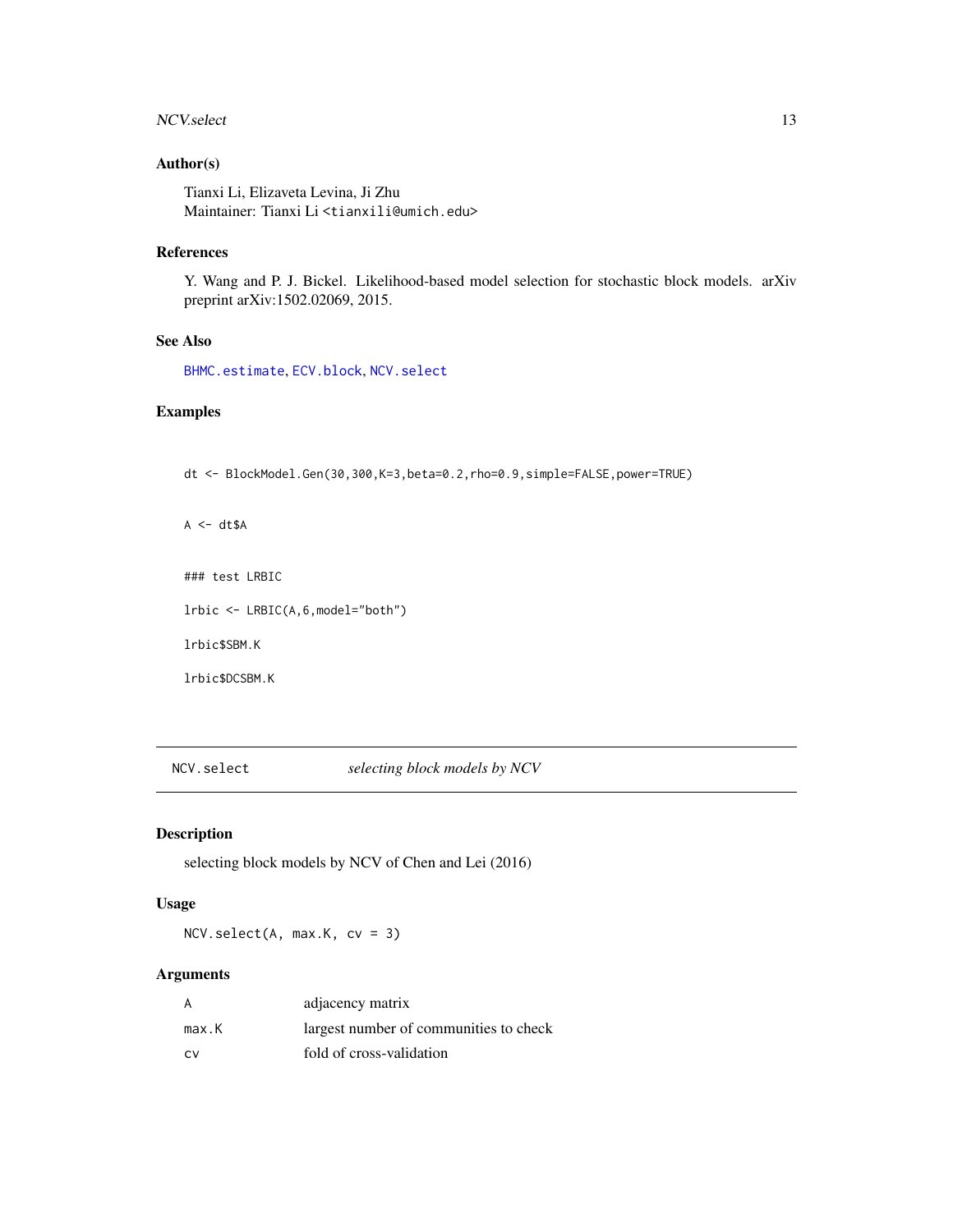# <span id="page-13-0"></span>Details

Spectral clustering is used for fitting the block models

#### Value

| a list of                         |                                                                               |
|-----------------------------------|-------------------------------------------------------------------------------|
| dev                               | the binomial deviance loss under SBM for each K                               |
| 12                                | the L 2 loss under SBM for each K                                             |
| $dc.$ dev                         | the binomial deviance loss under DCSBM for each K                             |
| dc.12                             | the L 2 loss under DCSBM for each K                                           |
| dev.model                         | the selected model by deviance loss                                           |
| 12.model                          | the selected model by L 2 loss                                                |
| $sbm.12.mat, sbm.dev.mat, \ldots$ |                                                                               |
|                                   | the corresponding matrices of loss for each fold (row) and each K value (col- |
|                                   | umn)                                                                          |

# Author(s)

Tianxi Li, Elizaveta Levina, Ji Zhu Maintainer: Tianxi Li <tianxili@umich.edu>

# References

K. Chen and J. Lei. Network cross-validation for determining the number of communities in network data. Journal of the American Statistical Association, (accepted), 2016.

#### See Also

[ECV.block](#page-6-1)

# Examples

dt <- BlockModel.Gen(30,300,K=3,beta=0.2,rho=0.9,simple=FALSE,power=TRUE)

```
A \leftarrow dt \$A
```

```
ncv <- NCV.select(A,6,3)
```
ncv\$l2.model ncv\$dev.model

which.min(ncv\$dev) which.min(ncv\$l2)

which.min(ncv\$dc.dev)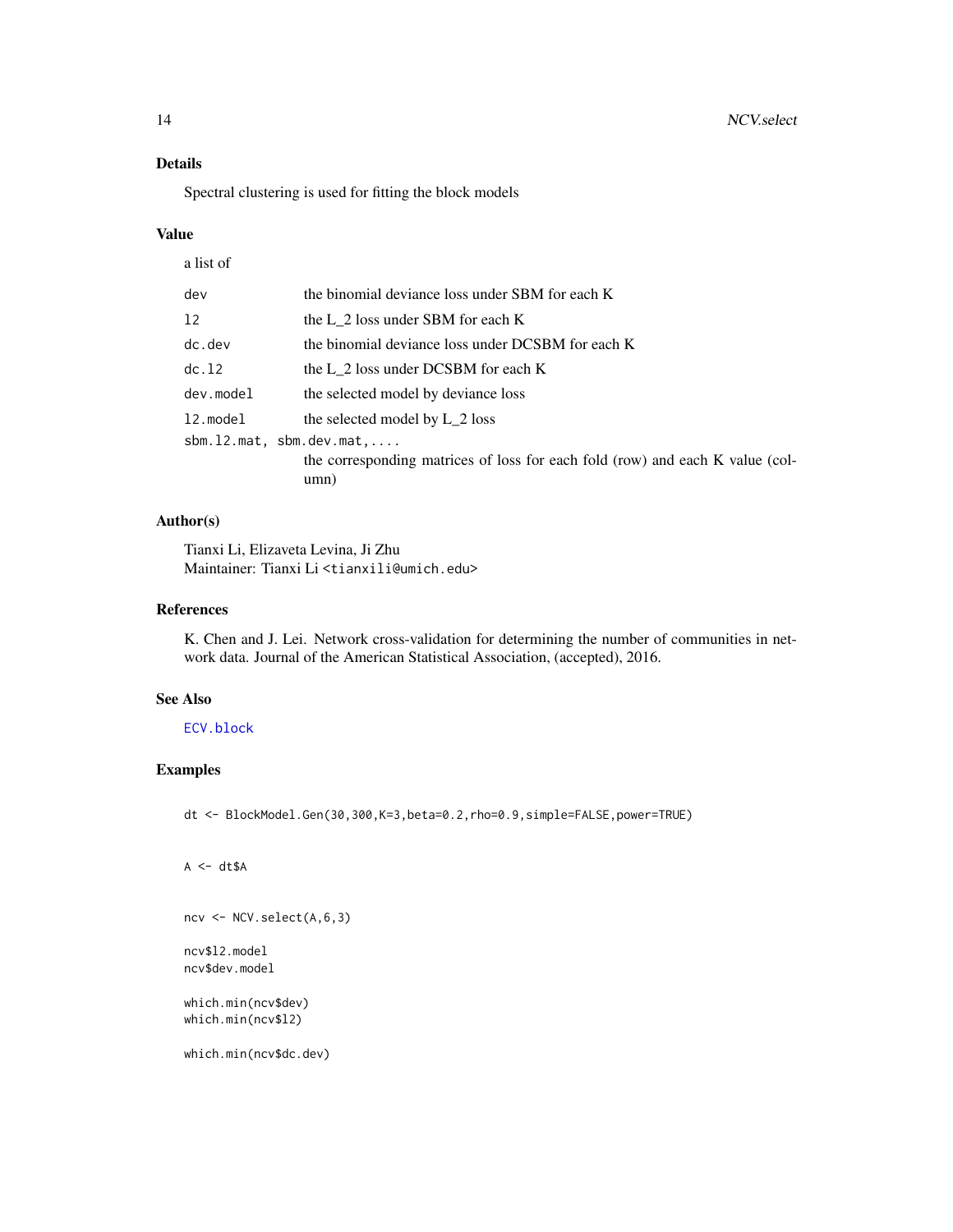#### <span id="page-14-0"></span> $NMI$  15

which.min(ncv\$dc.l2)

# NMI *calculates normalized mutual information*

# Description

calculates normalized mutual information, a metric that is commonly used to compare clustering results

#### Usage

NMI(g1, g2)

# Arguments

| g1 | a vector of cluster labels                     |
|----|------------------------------------------------|
| g2 | a vector of cluster labels (same length as g1) |

# Value

NMI value

# Author(s)

Tianxi Li, Elizaveta Levina, Ji Zhu Maintainer: Tianxi Li <tianxili@umich.edu>

# Examples

dt <- BlockModel.Gen(30,300,K=3,beta=0.2,rho=0.9,simple=FALSE,power=TRUE)

 $A \leq -dt \$ A$ 

ssc <- reg.SSP(A,K=3,lap=TRUE)

NMI(ssc\$cluster,dt\$g)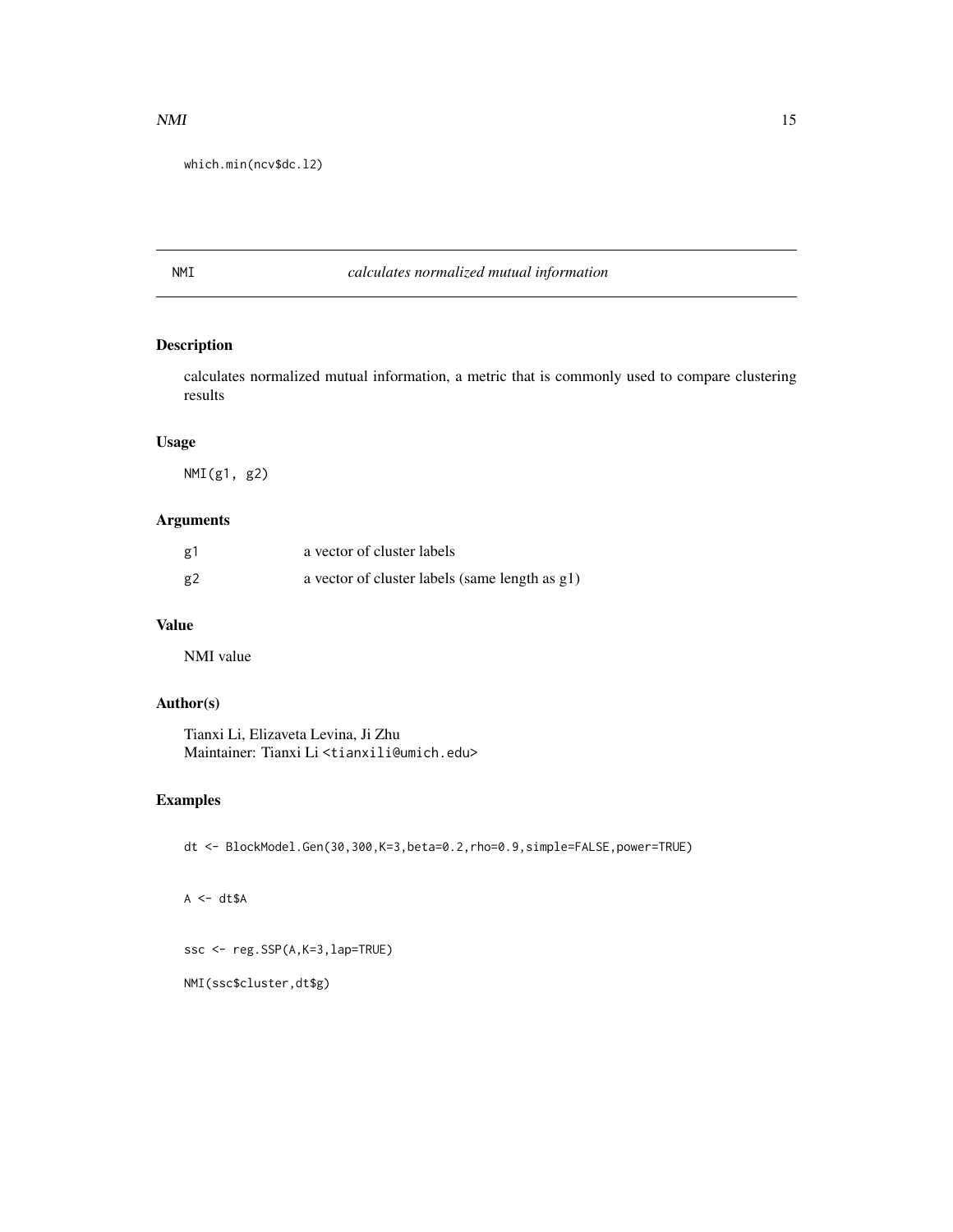<span id="page-15-0"></span>

#### Description

estimates probabilty matrix by neighborhood smoothing of Zhang et. al. (2015)

#### Usage

 $nSmooth(A, h = NULL)$ 

#### Arguments

| A |  |
|---|--|
| h |  |
|   |  |

adjacency matrix quantile value used for smoothing. Recommended to be in the scale of sqrt( $log(n)/n$ ) where n is the size of the network. The default value is sqrt $(log(n)/n)$  from the paper.

#### Details

The method assumes a graphon model where the underlying graphon function is piecewise Lipchitz. However, it may be slow for moderately large networks, though it is one of the fastest methods for graphon models.

#### Value

the probability matrix

#### Author(s)

Tianxi Li, Elizaveta Levina, Ji Zhu

Maintainer: Tianxi Li <tianxili@umich.edu>

# References

Y. Zhang, E. Levina, and J. Zhu. Estimating network edge probabilities by neighborhood smoothing. Biometrika (In press), 2017+.

# Examples

 $N < -300$ 

 $U = matrix(1:N,nrow=1) / (N+1)$  $V = matrix(1:N,nrow=1) / (N+1)$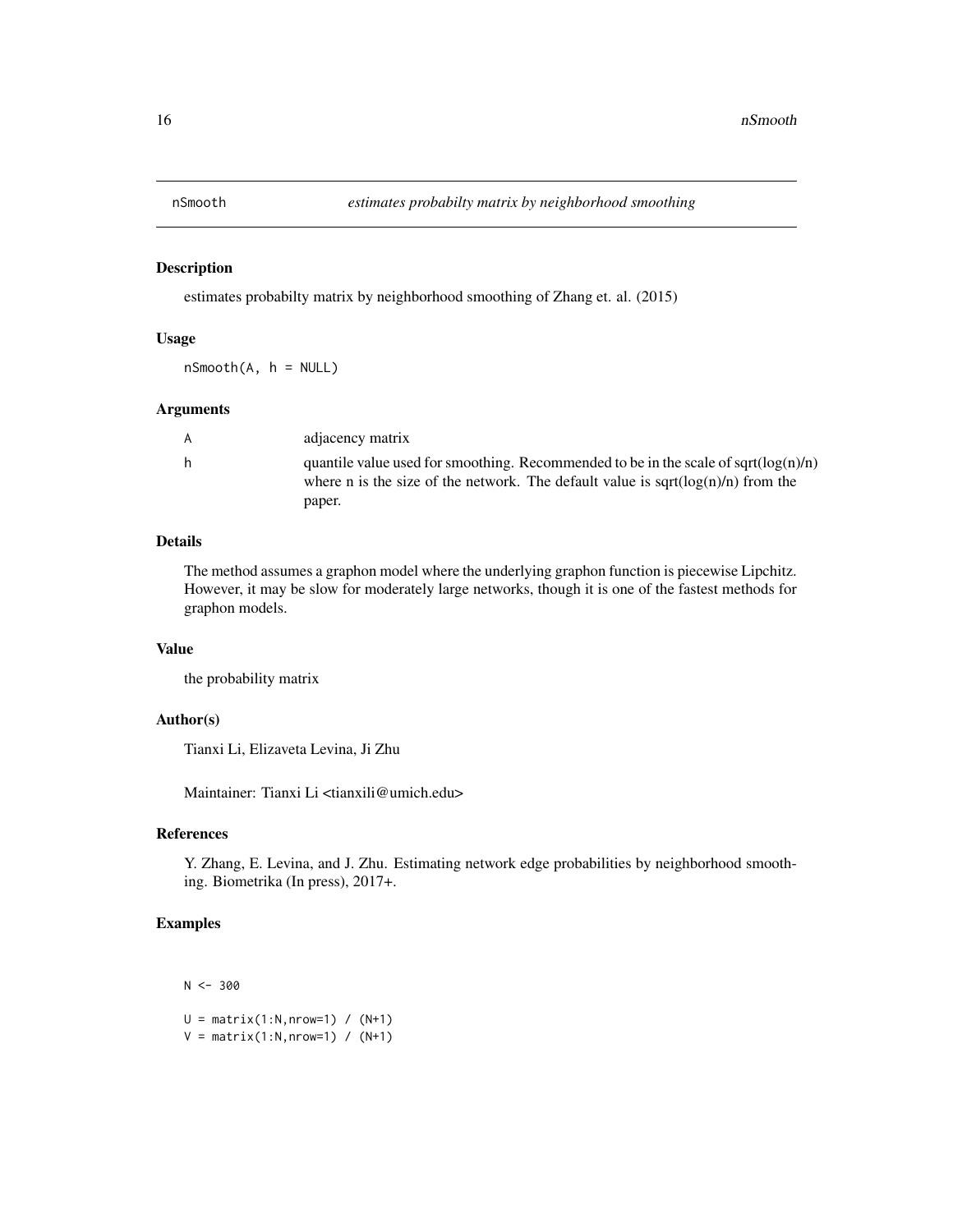#### <span id="page-16-0"></span>RDPG.Gen 17

```
W = (t(U))^2W = W/3 \times \cos(1/(W + 1e-7)) + 0.15upper.index <- which(upper.tri(W))
A \leftarrow matrix(0, N, N)rand.ind <- runif(length(upper.index))
edge.index <- upper.index[rand.ind < W[upper.index]]
A[edge.index] <- 1
A \leftarrow A + t(A)diag(A) <- 0
#What <- nSmooth(A)
```
#### RDPG.Gen *generates random networks from random dot product graph model*

#### Description

generates random networks from random dot product graph model

#### Usage

RDPG.Gen(n, K, directed = TRUE, avg.d = NULL)

# Arguments

| n        | size of the network                                 |
|----------|-----------------------------------------------------|
| К        | dimension of latent space                           |
| directed | whether the network is directed or not              |
| avg.d    | average node degree of the network (in expectation) |

### Details

The network is generated according to special formulation mentioned in ECV paper.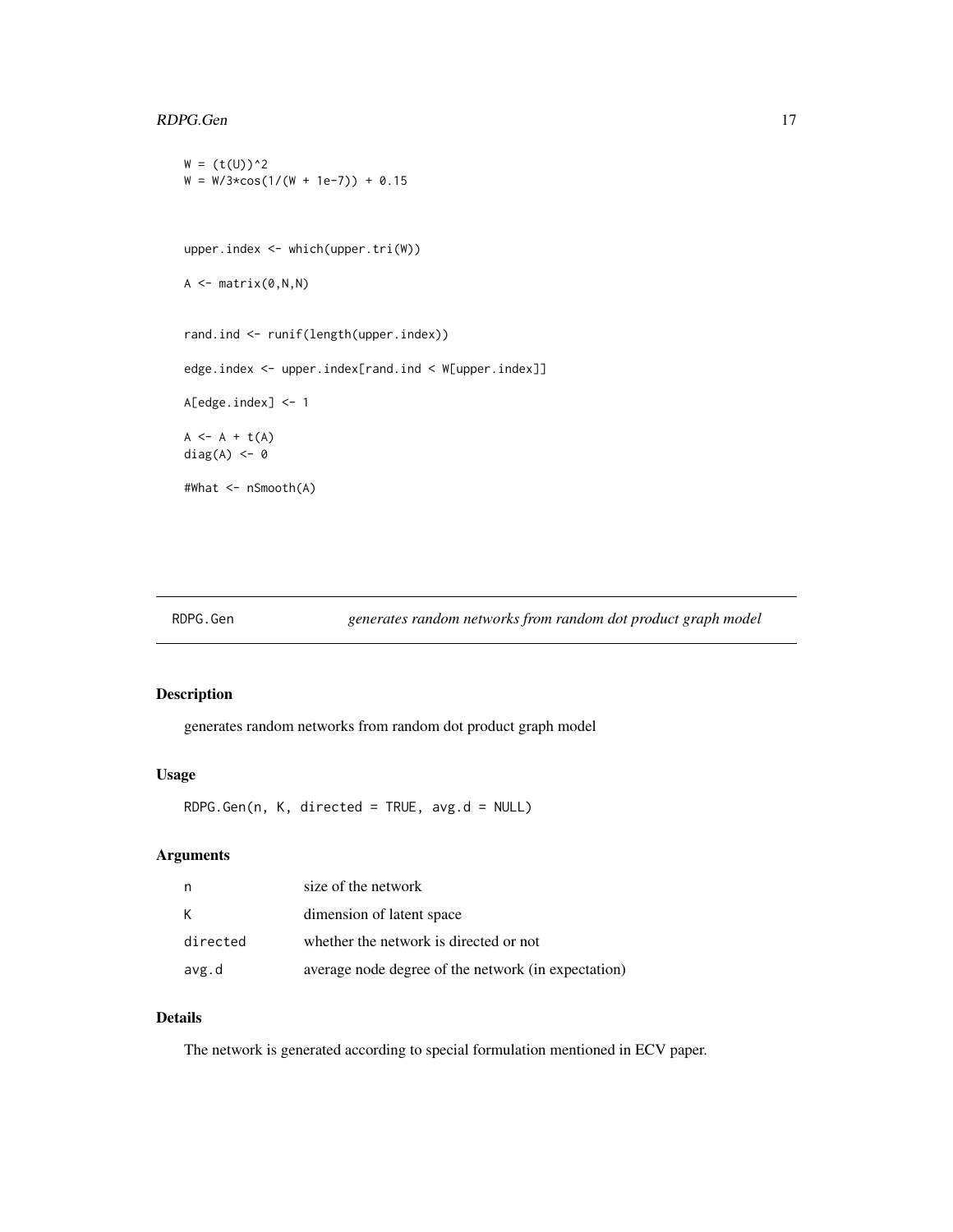# Value

| a list of |                        |
|-----------|------------------------|
| A         | the adjacency matrix   |
|           | the probability matrix |

# Author(s)

Tianxi Li, Elizaveta Levina, Ji Zhu Maintainer: Tianxi Li <tianxili@umich.edu>

#### References

S. J. Young and E. R. Scheinerman. Random dot product graph models for social networks. In International Workshop on Algorithms and Models for the Web-Graph, pages 138-149. Springer, 2007. T. Li, E. Levina, and J. Zhu. Network cross-validation by edge sampling. arXiv preprint arXiv:1612.04717, 2016.

#### Examples

dt <- RDPG.Gen(n=600,K=2,directed=TRUE)

 $A \leftarrow dt \$A$ 

<span id="page-17-1"></span>reg.SP *clusters nodes by regularized spectral clustering*

# Description

community detection by regularized spectral clustering

#### Usage

 $reg.SP(A, K, tau = 1, lap = FALSE)$ 

#### Arguments

| $\overline{A}$  | adjacency matrix                                                                                                          |
|-----------------|---------------------------------------------------------------------------------------------------------------------------|
| К               | number of communities                                                                                                     |
| tau             | reguarlization parameter. Default value is one. Typically set between 0 and 1. If<br>tau=0, no regularization is applied. |
| $_{\text{lap}}$ | indicator. If TRUE, the Laplacian matrix for clustering. If FALSE, the adjacency<br>matrix will be used.                  |

<span id="page-17-0"></span>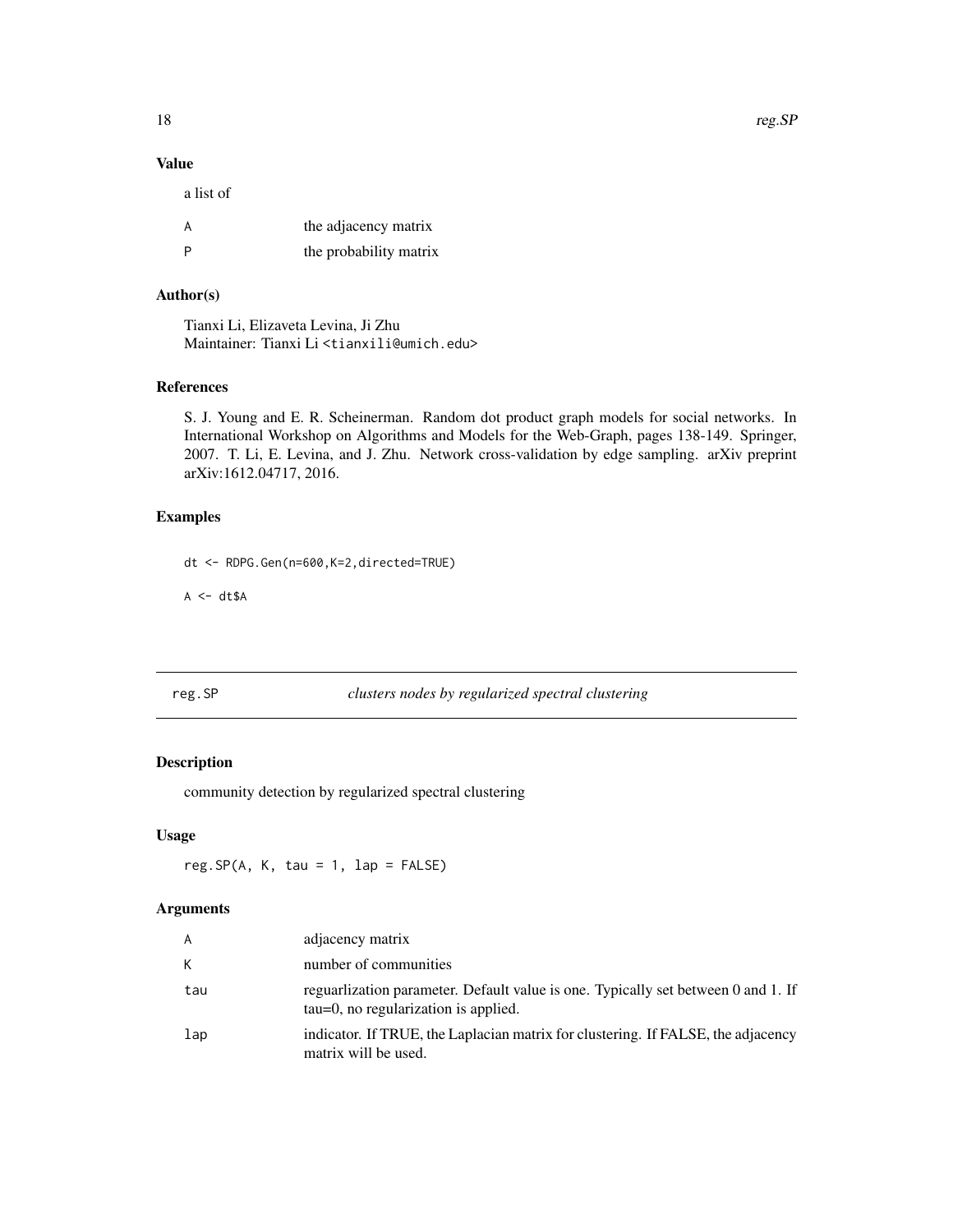#### <span id="page-18-0"></span> $r_{\text{reg}}$ . SP 19

# Details

The regularlization is done by adding a small constant to each element of the adjacency matrix. It is shown by such perturbation helps concentration in sparse networks. It is shown to give consistent clustering under SBM.

#### Value

| a list of |                              |
|-----------|------------------------------|
| cluster   | cluster labels               |
| loss      | the loss of Kmeans algorithm |

#### Author(s)

Tianxi Li, Elizaveta Levina, Ji Zhu

Maintainer: Tianxi Li <tianxili@umich.edu>

# References

K. Rohe, S. Chatterjee, and B. Yu. Spectral clustering and the high-dimensional stochastic blockmodel. The Annals of Statistics, pages 1878-1915, 2011.

A. A. Amini, A. Chen, P. J. Bickel, and E. Levina. Pseudo-likelihood methods for community detection in large sparse networks. The Annals of Statistics, 41(4):2097-2122, 2013.

J. Lei and A. Rinaldo. Consistency of spectral clustering in stochastic block models. The Annals of Statistics, 43(1):215-237, 2014.

C. M. Le, E. Levina, and R. Vershynin. Concentration and regularization of random graphs. Random Structures & Algorithms, 2017.

#### See Also

[reg.SP](#page-17-1)

#### Examples

dt <- BlockModel.Gen(30,300,K=3,beta=0.2,rho=0)

 $A \leftarrow dt \$A$ 

```
sc <- reg.SP(A,K=3,lap=TRUE)
```
NMI(sc\$cluster,dt\$g)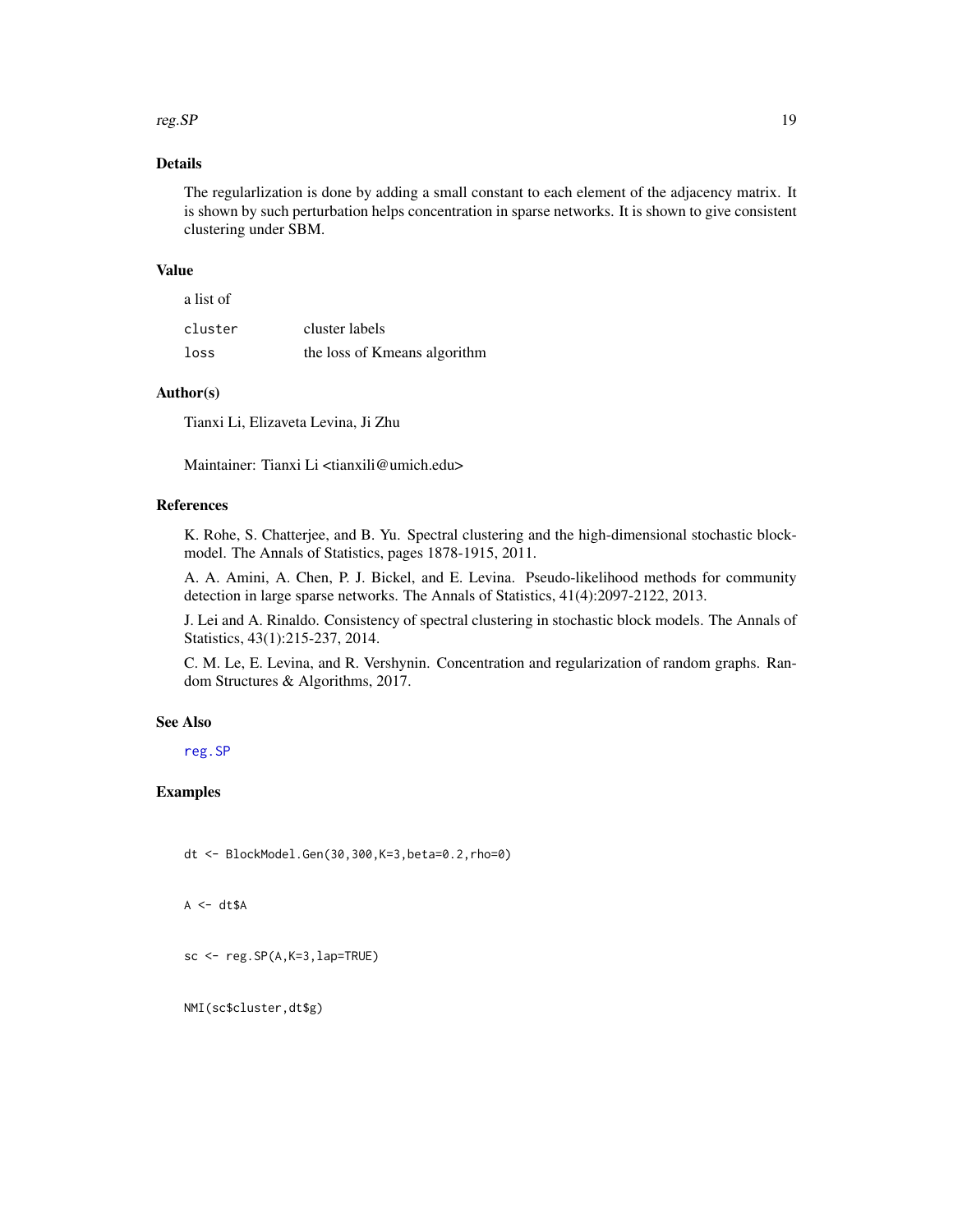<span id="page-19-0"></span>

#### Description

community detection by regularized spherical spectral clustering

#### Usage

reg.SSP(A, K, tau = 1, lap = FALSE)

#### Arguments

| A               | adjacency matrix                                                                                                         |
|-----------------|--------------------------------------------------------------------------------------------------------------------------|
| К               | number of communities                                                                                                    |
| tau             | reguarization parameter. Default value is one. Typically set between 0 and 1. If<br>tau=0, no regularization is applied. |
| $_{\text{lap}}$ | indicator. If TRUE, the Laplacian matrix for clustering. If FALSE, the adjacency<br>matrix will be used.                 |

#### Details

The regularlization is done by adding a small constant to each element of the adjacency matrix. It is shown by such perturbation helps concentration in sparse networks. The difference from spectral clustering (reg.SP) comes from its extra step to normalize the rows of spectral vectors. It is proved that it gives consistent clustering under DCSBM.

#### Value

| a list of |                              |
|-----------|------------------------------|
| cluster   | cluster labels               |
| loss      | the loss of Kmeans algorithm |

#### Author(s)

Tianxi Li, Elizaveta Levina, Ji Zhu

Maintainer: Tianxi Li <tianxili@umich.edu>

# References

T. Qin and K. Rohe. Regularized spectral clustering under the degree-corrected stochastic blockmodel. In Advances in Neural Information Processing Systems, pages 3120-3128, 2013.

J. Lei and A. Rinaldo. Consistency of spectral clustering in stochastic block models. The Annals of Statistics, 43(1):215-237, 2014.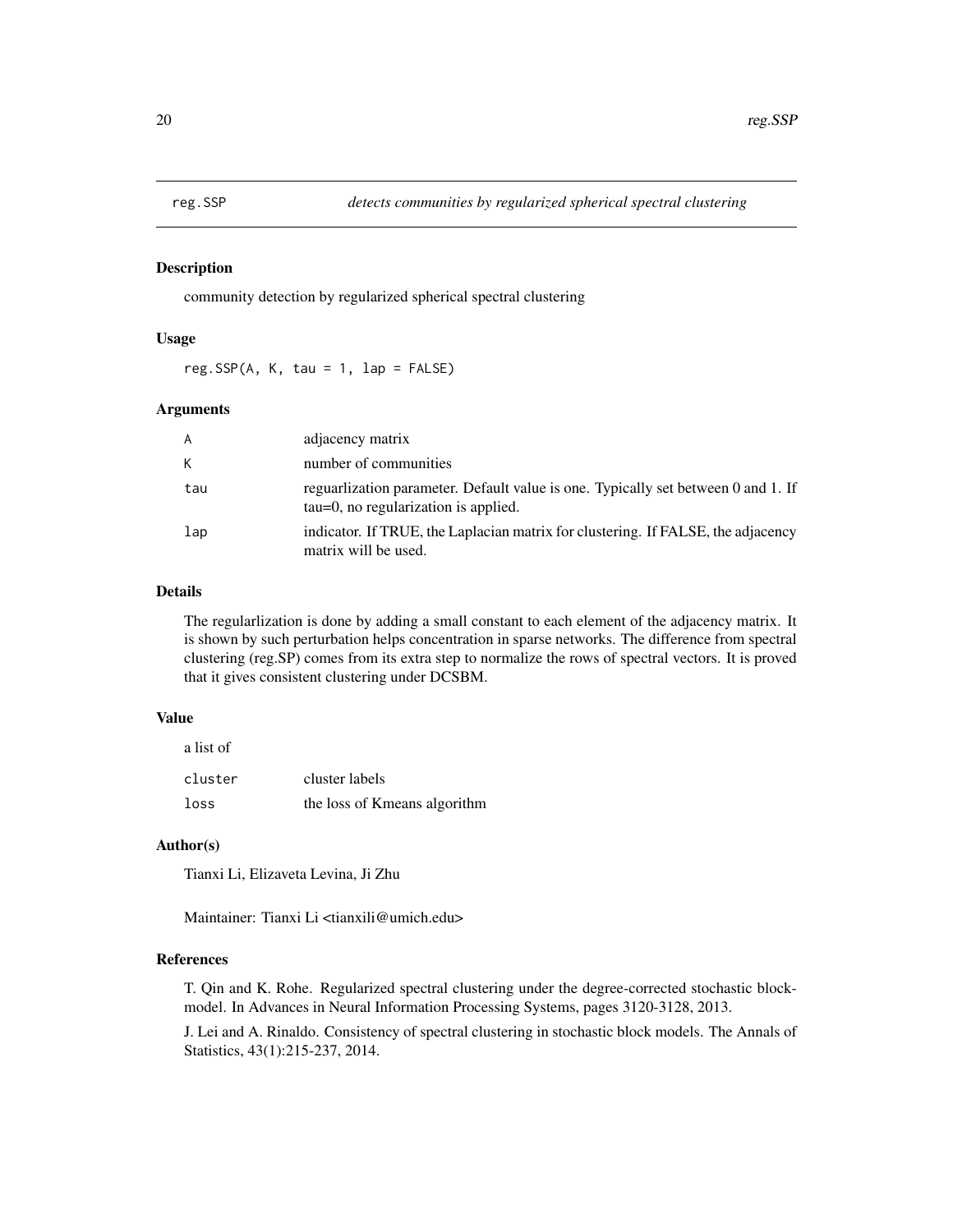#### <span id="page-20-0"></span>SBM.estimate 21

# See Also

[reg.SP](#page-17-1)

# Examples

dt <- BlockModel.Gen(30,300,K=3,beta=0.2,rho=0.9,simple=FALSE,power=TRUE)

 $A \leftarrow dt \$ A$ 

ssc <- reg.SSP(A,K=3,lap=TRUE)

NMI(ssc\$cluster,dt\$g)

SBM.estimate *estimates SBM parameters given community labels*

#### Description

estimates SBM parameters given community labels

#### Usage

SBM.estimate(A, g)

#### Arguments

| А | adjacency matrix             |
|---|------------------------------|
| g | a vector of community labels |

# Details

maximum likelhood is used

#### Value

| a list of |                                               |
|-----------|-----------------------------------------------|
| -B        | estimated block connection probability matrix |
| Phat      | estimated probability matrix                  |
| g         | community labels                              |

#### Author(s)

Tianxi Li, Elizaveta Levina, Ji Zhu Maintainer: Tianxi Li <tianxili@umich.edu>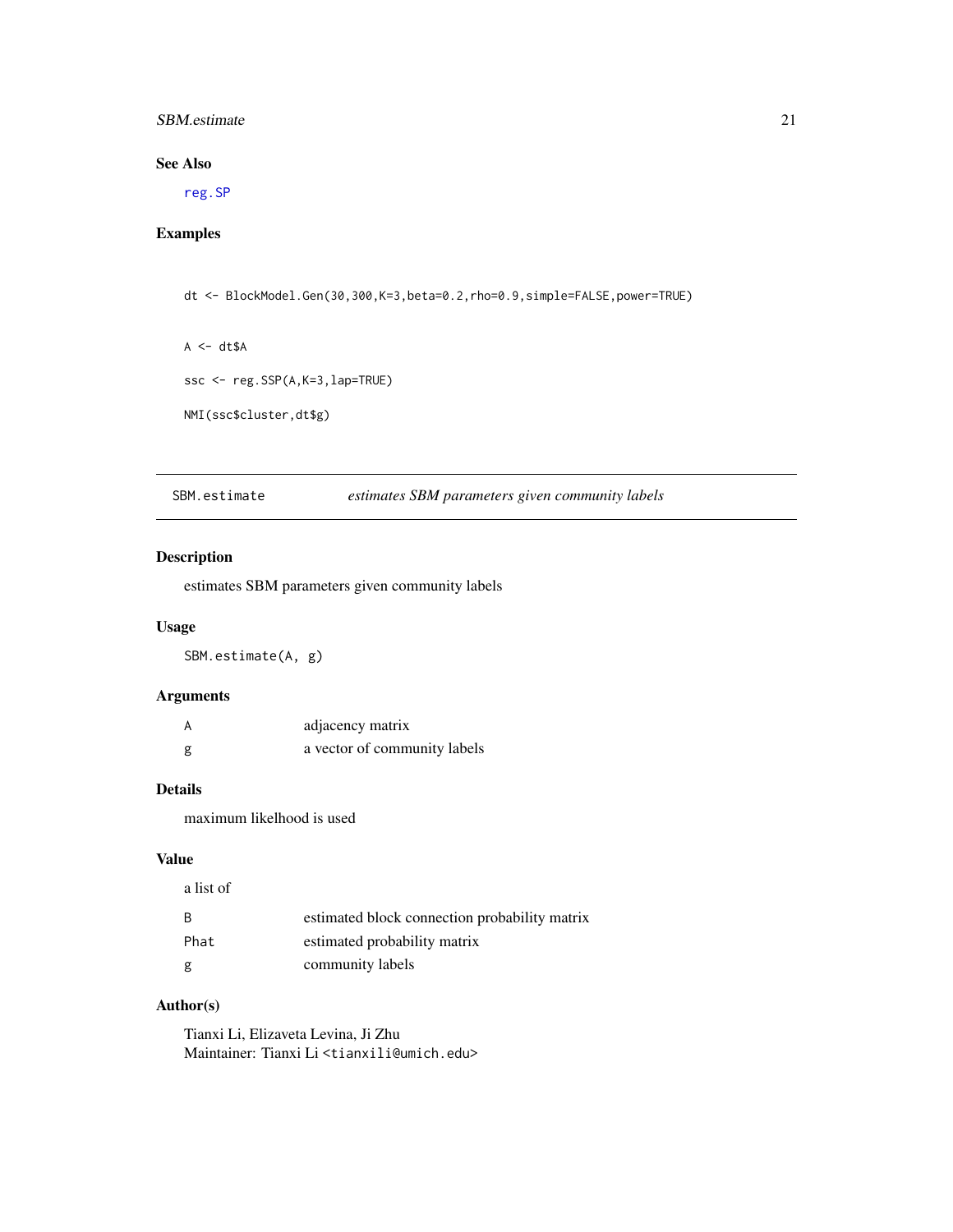# <span id="page-21-0"></span>References

B. Karrer and M. E. Newman. Stochastic blockmodels and community structure in networks. Physical Review E, 83(1):016107, 2011.

# See Also

[DCSBM.estimate](#page-4-1)

# Examples

dt <- BlockModel.Gen(30,300,K=3,beta=0.2,rho=0)

 $A \leq -dt \$ A$ 

```
sc <- reg.SP(A,K=3,lap=TRUE)
sbm <- SBM.estimate(A,sc$cluster)
sbm$B
```